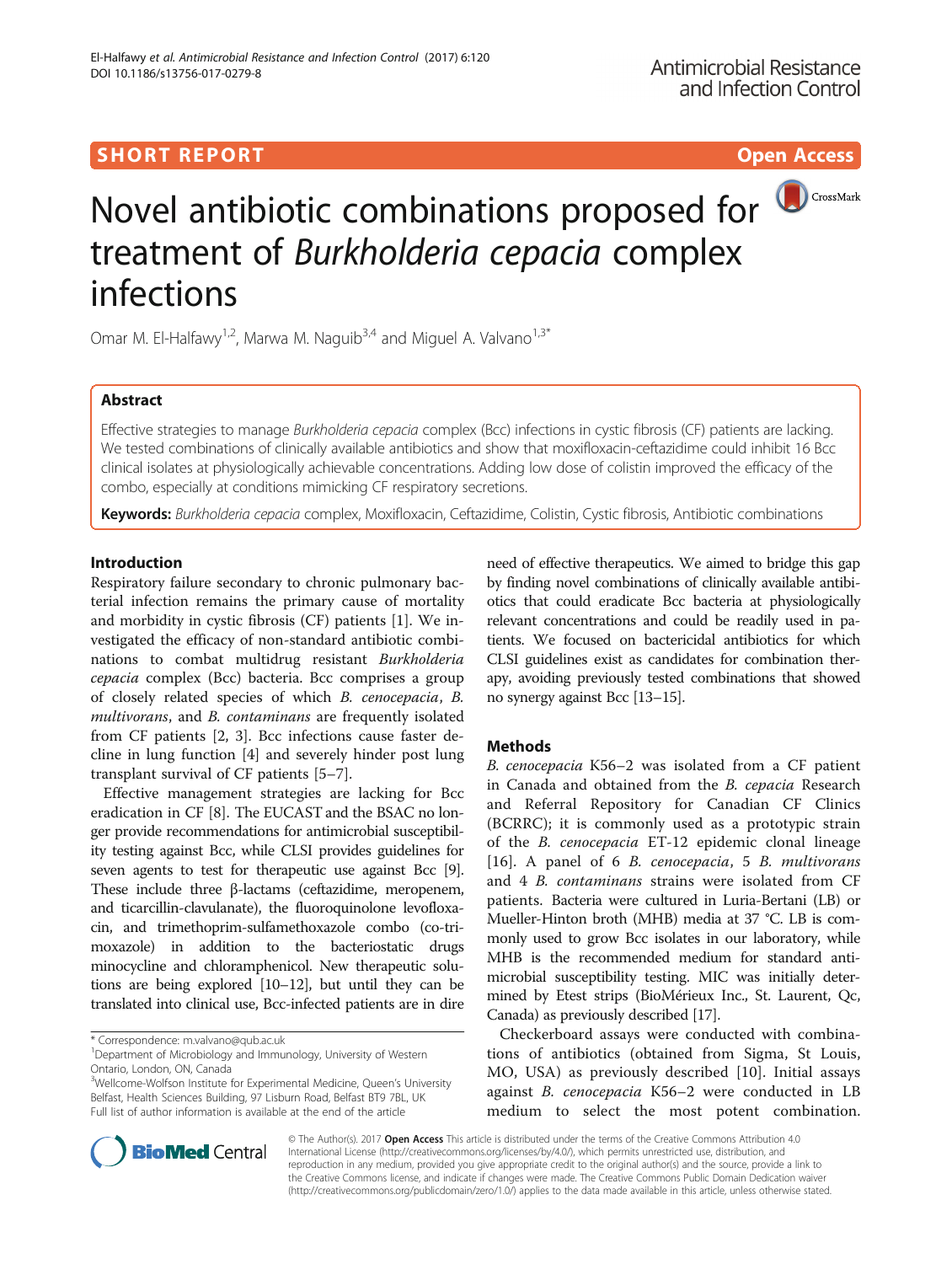Subsequent checkerboard assays of moxifloxacinceftazidime in the presence or absence of 4 μg/ml colistin sulphate against a panel of B. cenocepacia, B. multivorans and B. contaminans clinical isolates were conducted in MHB as recommended by CLSI for MIC testing by broth microdilution [[18\]](#page-3-0). When accurate MIC values could not be determined, as for colistin methanesulfonate because Bcc bacteria grow at concentrations greater than its solubility in growth medium, the highest concentration tested was considered to be half the MIC value. Fractional inhibitory concentration indices (FICI) were calculated as FICI =  $A/MIC_A + B/MIC_B$ , where A and B are the concentrations of two antibiotics required in combination to inhibit bacterial growth and  $MIC<sub>A</sub>$  and  $MIC<sub>B</sub>$  are the MIC values for drugs A and B alone [\[19](#page-4-0)]. FICI data were interpreted as 'synergy' (FICI  $\leq$  0.5), 'antagonism' (FICI > 4.0), and 'no interaction or indifference' (FICI  $1-4.0$ ).

Artificial sputum medium (ASM) mimicking CF sputum was prepared as described [[20\]](#page-4-0) with the exception that components of the medium were autoclaved, filter-sterilized, or obtained already sterilized (instead of adding antibiotics). 20 mg/ml mucin (instead of 10 mg/ml) was added according to Quinn et al. [\[21](#page-4-0)]. Overnight cultures of B. cenocepacia K56–2 in LB medium were diluted in sterile ASM with or without antibiotic(s) to reach an inoculum equivalent to  $OD_{600}$  of 0.004  $({\sim}10^6$  CFU/ml) and incubated at 37 °C without shaking. Bacterial growth was assessed by CFU count on LB agar plates at different time points.

### Results and discussion

The MIC of individual antibiotics was first determined by Etest against B. cenocepacia K56–2 prior to combination testing. We tested ceftazidime, a representative β-lactam antibiotic that showed success in inhaled formulations for treating P. aeruginosa lower respiratory tract infections in CF patients [[22\]](#page-4-0), and has activity against *B. cenocepacia* [[14, 17](#page-3-0), [23\]](#page-4-0). Ceftazidime showed an MIC of 128  $\mu$ g/ml against K56–2 (Fig. [1a\)](#page-2-0). We tested levofloxacin and other fluoroquinolones from different generations; K56–2 displayed lower resistance levels to them, with norfloxacin being the least potent  $(MIC = 64 \mu g/ml)$  relative to the tested newer generation agents especially moxifloxacin  $(MIC = 8 \mu g/ml)$  (Fig. [1a](#page-2-0)). Co-trimoxazole showed an MIC of 16 μg/ml against the prototypic B. cenocepacia isolate; whereas, K56–2 was highly resistant to colistin (MIC  $>256$   $\mu$ g/ml) (Fig. [1a](#page-2-0)). Despite its lack of activity against Bcc, colistin was included in the study owing to its reported ability to permeabilize the cell envelope of Gram-negative bacteria to other antibiotics [[24, 25](#page-4-0)]. Notably, the MIC of the tested antibiotics against K56–2 are above the CLSI clinical breakpoints for susceptibility.

Next, we conducted checkerboard assays for select combinations against B. cenocepacia K56–2. Colistin methanesulfonate (CMS) showed borderline synergism with moxifloxacin (Fig. [1b](#page-2-0)). CMS is a less toxic prodrug of colistin that is active in vitro and in vivo [[26](#page-4-0), [27](#page-4-0)]; 4 μg/ml of CMS is equivalent to 1.5 μg/ml of colistin base activity [\[28](#page-4-0)]. The trimethoprim-CMS combination was synergistic whereas trimethoprim-moxifloxacin showed indifference (Fig. [1b](#page-2-0)). Furthermore, ceftazidime combinations with either moxifloxacin or CMS were synergistic (Fig. [1b](#page-2-0)). Since the combination of moxifloxacin and CMS was also synergistic, these 3 antibiotics (ceftazidime, moxifloxacin and CMS) were chosen for further follow-up testing.

We further tested whether the synergistic effects of these three antibiotics against K56–2 are reproducible against other clinical isolates of Bcc bacteria and in MHB following the CLSI guidelines. Checkerboard assays of ceftazidime-moxifloxacin combinations showed similar synergistic patterns against a panel of 7 B. cenocepacia, 5 B. multivorans and 4 B. contaminans in MHB (Fig. [1c](#page-2-0)). Such synergism remained, or even further increased in some cases, in the presence of  $4 \mu g/ml$  colistin sulphate (Fig. [1c](#page-2-0)). More importantly, these antibiotic combinations inhibited the Bcc clinical isolates at or below the clinical breakpoints set by CLSI when in combination but not individually in most cases (Fig. [1c](#page-2-0)). The CLSI breakpoints are 8 μg/ml for ceftazidime; and 2 μg/ml for levofloxacin, which is closely related to moxifloxacin, for Bcc [[9](#page-3-0)]. Therefore, this shows promise that triple combination of these antibiotics would eradicate Bcc at clinically achievable concentrations.

To test the efficacy of these combinations in CF sputum-like conditions, we used an artificial CF sputum medium (ASM) and determined the CFUs of K56–2 at different time points following treatment with the antibiotic combinations. Low antibiotic concentrations, equivalent to the CLSI breakpoints where available (8 μg/ml ceftazidime, 2 μg/ml moxifloxacin and 10 μg/ ml CMS), resulted in killing of only  $\sim$ 1-log at the 4 h time-point compared to the initial inoculum (up to 2-log less than the untreated control at the same time-point) in ASM (Fig. [1d\)](#page-2-0). Reduced antibiotic efficiencies in ASM compared to LB and MHB is not unexpected given the reported lack of correlation between in vitro susceptibility testing results performed in standard laboratory media as MHB and the clinical outcome in CF patients [[29\]](#page-4-0). Therefore, higher antibiotic concentrations were tested in ASM (Fig. [1e](#page-2-0)). Moxifloxacin (at 10 μg/ml) had a bacteriostatic effect with no appreciable change in survival over 24 h compared to the initial inoculum (2-log reduction in CFU compared to control at 24 h).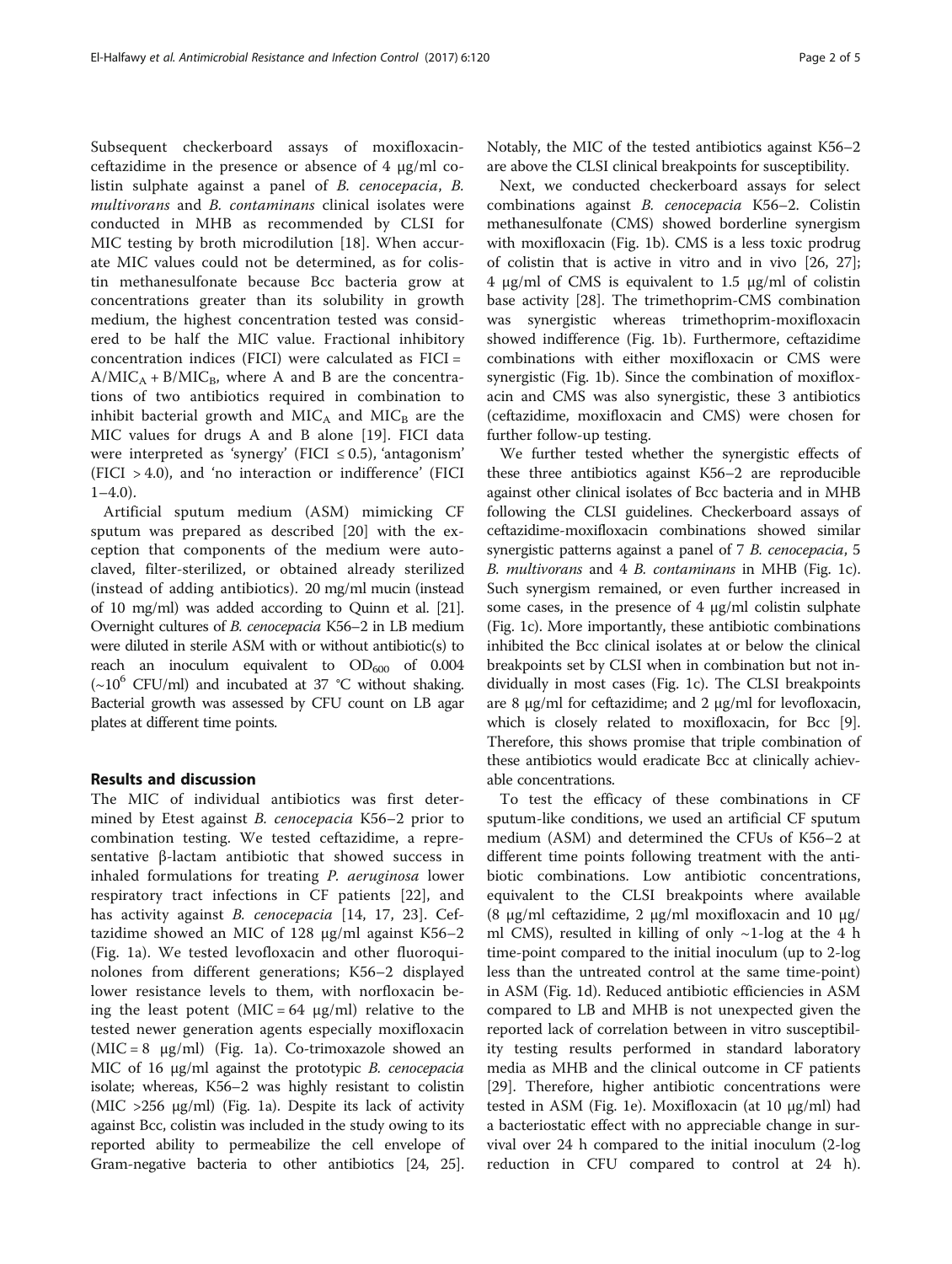<span id="page-2-0"></span>

Ceftazidime at 16 μg/ml resulted in significant initial killing of 2-log CFU from the starting inoculum (up to 3-log CFU reduction relative to the control at 6 h). However, overgrowth of resistant cells occurred at 24 h leading to only 1-log reduction compared to control

values at the same time-point and an increase of almost 2 log CFU relative to the initial inoculum. Combining moxifloxacin with ceftazidime prevented overgrowth of resistant cells and sustained the killing effect of ceftazidime until 24 h (5-log reduction compared to the untreated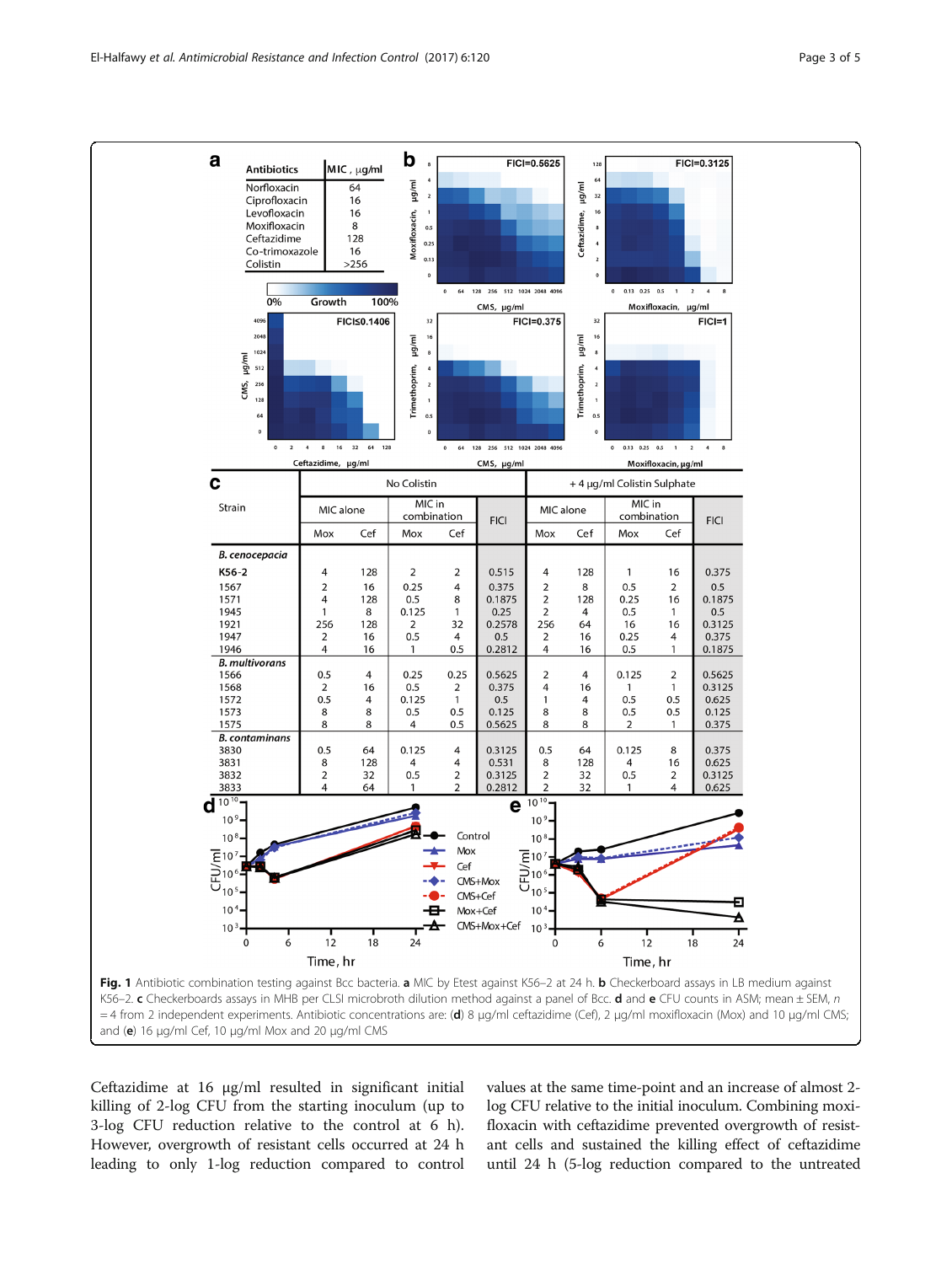<span id="page-3-0"></span>control at 24 h). CMS at 20 μg/ml further reduced the CFU by 1-log (3-log CFU killing relative to the initial inoculum or 6-log total CFU reduction compared to untreated control at 24 h) when combined with moxifloxacin and ceftazidime (Fig. [1e](#page-2-0)). These concentrations, although slightly above the CLSI breakpoints, are physiologically achievable in respiratory fluids and tissues (see FDA documents available for moxifloxacin [[30\]](#page-4-0) and for ceftazidime [[31\]](#page-4-0)).

In summary, we report novel double and triple antibiotic combinations that inhibit Bcc bacteria at physiologically achievable concentrations and hence could be ready for immediate use in patients. In addition, nanotechnologybased novel respiratory delivery systems may deliver even higher doses of these antibiotics at the local site of infection. For example, a pilot trial of long-term administration of tobramycin inhalation powder delivered using a Podhaler has shown some promise for CF patients chronically infected with Bcc [\[32\]](#page-4-0), despite the low efficiency of tobramycin against Bcc in vitro [[33\]](#page-4-0). We then propose these combinations as ideal targets for experimental screening of novel antibiotic adjuvants for enhanced efficacy against Bcc bacteria.

#### **Abbreviations**

EUCAST: European Committee on Antimicrobial Susceptibility Testing; BSAC: British Society of Antimicrobial Chemotherapy; CLSI: Clinical and Laboratory Standards Institute

#### Acknowledgements

M.A.V. acknowledges participation in COST action BM1003 "Microbial cell surface determinants of virulence as targets for new therapeutics in cystic fibrosis".

#### Funding

Research by the authors was funded by grants from Cystic Fibrosis Canada, The Cystic Fibrosis Trust and The Infection and Immunity Translational Research Group, Northern Ireland HSC. The funding bodies did not have any roles in the design of the study and collection, analysis, and interpretation of data or in writing the manuscript.

#### Availability of data and materials

All data generated or analysed during this study are included in this published article.

#### Authors' contributions

OME planned and conducted most of the experiments; MMN performed and critically analysed MICs; OME, MMN wrote and edited the manuscript. MAV directed the research, analyzed the results, and provided feedback on experimental strategies. All authors read and approved the final manuscript.

#### Ethics approval and consent to participate

Not applicable.

#### Consent for publication

Not applicable.

#### Competing interests

The authors declare that they have no competing interests.

#### Publisher's Note

Springer Nature remains neutral with regard to jurisdictional claims in published maps and institutional affiliations.

#### Author details

<sup>1</sup>Department of Microbiology and Immunology, University of Western Ontario, London, ON, Canada. <sup>2</sup> Department of Microbiology and Immunology, Faculty of Pharmacy, Alexandria University, Alexandria, Egypt. <sup>3</sup>Wellcome-Wolfson Institute for Experimental Medicine, Queen's University Belfast, Health Sciences Building, 97 Lisburn Road, Belfast BT9 7BL, UK. 4 Department of Microbiology and Immunology, Faculty of Pharmacy, Damanhour University, Damanhour, Egypt.

### Received: 9 October 2017 Accepted: 17 November 2017 Published online: 25 November 2017

#### References

- 1. Waters V. New treatments for emerging cystic fibrosis pathogens other than pseudomonas. Curr Pharm Des. 2012;18:696–725.
- 2. Reik R, Spilker T, Lipuma JJ. Distribution of Burkholderia cepacia complex species among isolates recovered from persons with or without cystic fibrosis. J Clin Microbiol. 2005;43:2926–8.
- 3. Medina-Pascual MJ, Valdezate S, Carrasco G, Villalon P, Garrido N, Saez-Nieto JA. Increase in isolation of Burkholderia contaminans from Spanish patients with cystic fibrosis. Clin Microbiol Infect. 2015;21:150–6.
- 4. Speert DP, Henry D, Vandamme P, Corey M, Mahenthiralingam E. Epidemiology of Burkholderia cepacia complex in patients with cystic fibrosis, Canada. Emerg Infect Dis. 2002;8:181–7.
- 5. De Soyza A, Meachery G, Hester KL, Nicholson A, Parry G, Tocewicz K, Pillay T, Clark S, Lordan JL, Schueler S, et al. Lung transplantation for patients with cystic fibrosis and Burkholderia cepacia complex infection: a single-center experience. J Heart Lung Transplant. 2010;29:1395–404.
- 6. Morrell MR, Pilewski JM. Lung transplantation for cystic fibrosis. Clin Chest Med. 2016;37:127–38.
- 7. Stephenson AL, Sykes J, Berthiaume Y, Singer LG, Aaron SD, Whitmore GA, Stanojevic S. Clinical and demographic factors associated with post-lung transplantation survival in individuals with cystic fibrosis. J Heart Lung Transplant. 2015;34:1139–45.
- 8. Regan KH, Bhatt J. Eradication therapy for Burkholderia cepacia complex in people with cystic fibrosis. Cochrane Database Syst Rev. 2016;11:CD009876.
- 9. CLSI. Performance Standards for Antimicrobial Susceptibility Testing. CLSI supplement M100. In: Wayne PA, editor. Clinical and Laboratory Standards Institute. 27th ed; 2017.
- 10. Loutet SA, El-Halfawy OM, Jassem AN, Lopez JM, Medarde AF, Speert DP, Davies JE, Valvano MA. Identification of synergists that potentiate the action of polymyxin B against Burkholderia cenocepacia. Int J Antimicrob Agents. 2015;46:376–80.
- 11. Selin C, Stietz MS, Blanchard JE, Gehrke SS, Bernard S, Hall DG, Brown ED, Cardona STA. Pipeline for screening small molecules with growth inhibitory activity against Burkholderia cenocepacia. PLoS One. 2015;10:e0128587.
- 12. McClean S, Healy ME, Collins C, Carberry S, O'Shaughnessy L, Dennehy R, Adams A, Kennelly H, Corbett JM, Carty F, et al. Linocin and OmpW are involved in attachment of the cystic fibrosis-associated pathogen Burkholderia cepacia complex to lung epithelial cells and protect mice against infection. Infect Immun. 2016;84:1424–37.
- 13. Zhou J, Chen Y, Tabibi S, Alba L, Garber E, Saiman L. Antimicrobial susceptibility and synergy studies of Burkholderia cepacia complex isolated from patients with cystic fibrosis. Antimicrob Agents Chemother. 2007;51: 1085–8.
- 14. Aaron SD, Ferris W, Henry DA, Speert DP, Macdonald NE. Multiple combination bactericidal antibiotic testing for patients with cystic fibrosis infected with Burkholderia cepacia. Am J Respir Crit Care Med. 2000;161:1206–12.
- 15. Van den Driessche F, Vanhoutte B, Brackman G, Crabbe A, Rigole P, Vercruysse J, Verstraete G, Cappoen D, Vervaet C, Cos P, et al. Evaluation of combination therapy for Burkholderia cenocepacia lung infection in different in vitro and in vivo models. PLoS One. 2017;12:e0172723.
- 16. Mahenthiralingam E, Coenye T, Chung JW, Speert DP, Govan JR, Taylor P, Vandamme P. Diagnostically and experimentally useful panel of strains from the Burkholderia cepacia complex. J Clin Microbiol. 2000;38:910–3.
- 17. El-Halfawy OM, Valvano MA. Chemical communication of antibiotic resistance by a highly resistant subpopulation of bacterial cells. PLoS One. 2013;8:e68874.
- 18. CLSI. Methods for dilution antimicrobial susceptibility tests for bacteria that grow aerobically; approved standard—ninth edition. CLSI document M07-A9. In: Wayne PA, editor. Clinical and Laboratory Standards Institute; 2012.